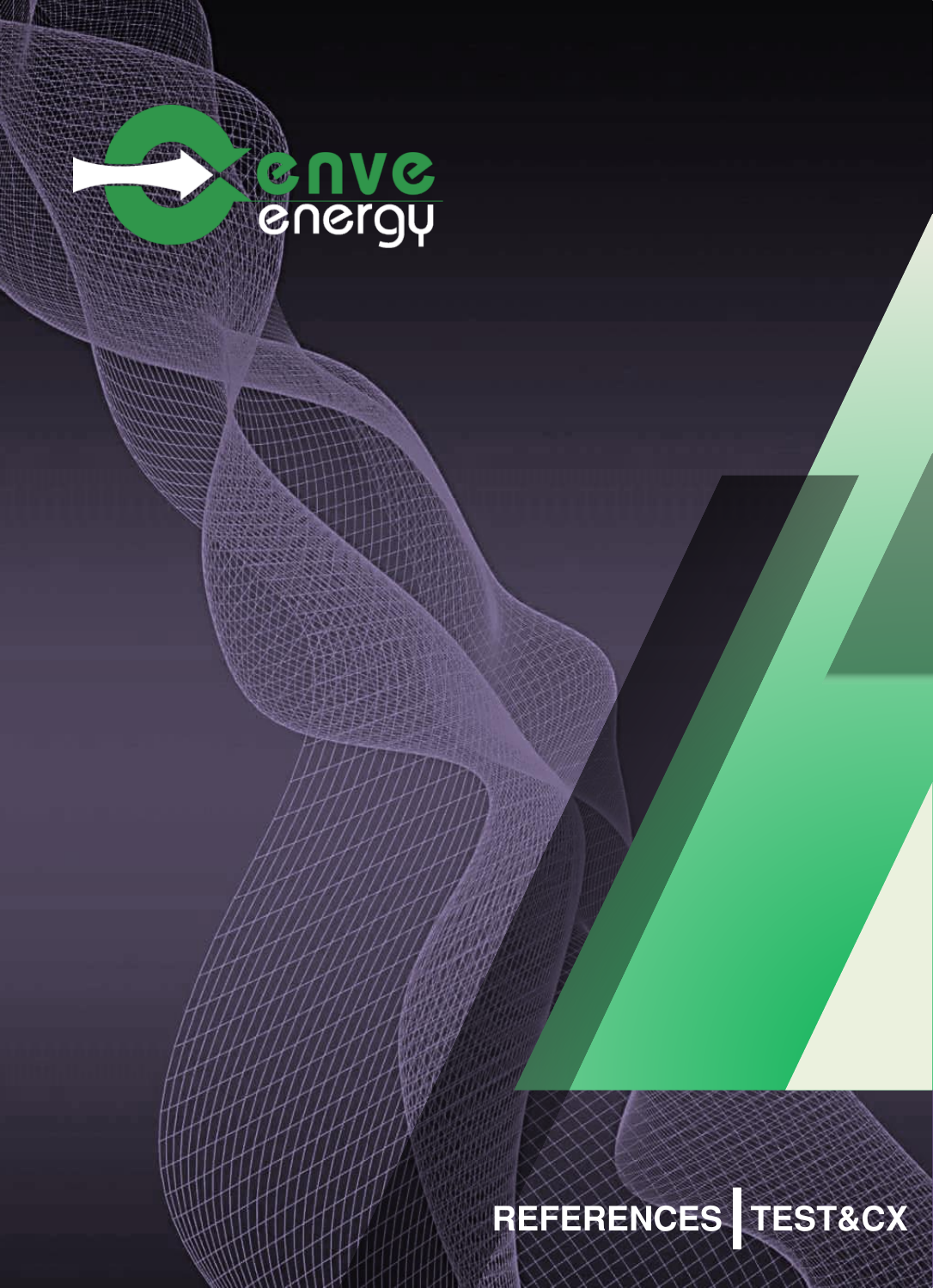#### **COMMISSIONING PROCESS**

NOVARTIS GEBZE 2 Kocaeli AND PASTEL (TEPE İNŞAAT) İstanbul HEP İSTANBUL (TEKFEN) İstanbul UNİLEVER Konya CREDİT SUİSSE ZORLU İstanbul GOOGLE TEKFEN TOWER İstanbul **ENERGY MEASUREMENTS / TAB (TESTING&ADJUSTING&BALANCING)** ALLİANZ TOWER HVAC System Measurements, Adjustment and Balancing Works, RCCB Tests and Measurements - Earthing Resistance Measurements DELOİTTE MASLAK NO1 HVAC System Measurements, Adjustment and Balancing Works, RCCB Tests and Measurements - Earthing Resistance Measurements TURKCELL - DUDULLU, MALATYA, VAN VE ESKİŞEHİR BİNALARI Earthing Resistance Measurements DEUTSCHE BANK GENEL MÜDÜRLÜK Air Flow Velocity Measurement, Flow Rate Measurement of Liquid Fluids, Thermographic Inspection for Panels ÇORLU BAŞAKEVLER Thermal Imaging ETİ MADEN İŞLETMELERİ Ankara Samanpazarı Electrical Measurements ETİ MADEN İŞLETMELERİ Balgat Lojman Electrical Measurements ETİ MADEN İŞLETMELERİ



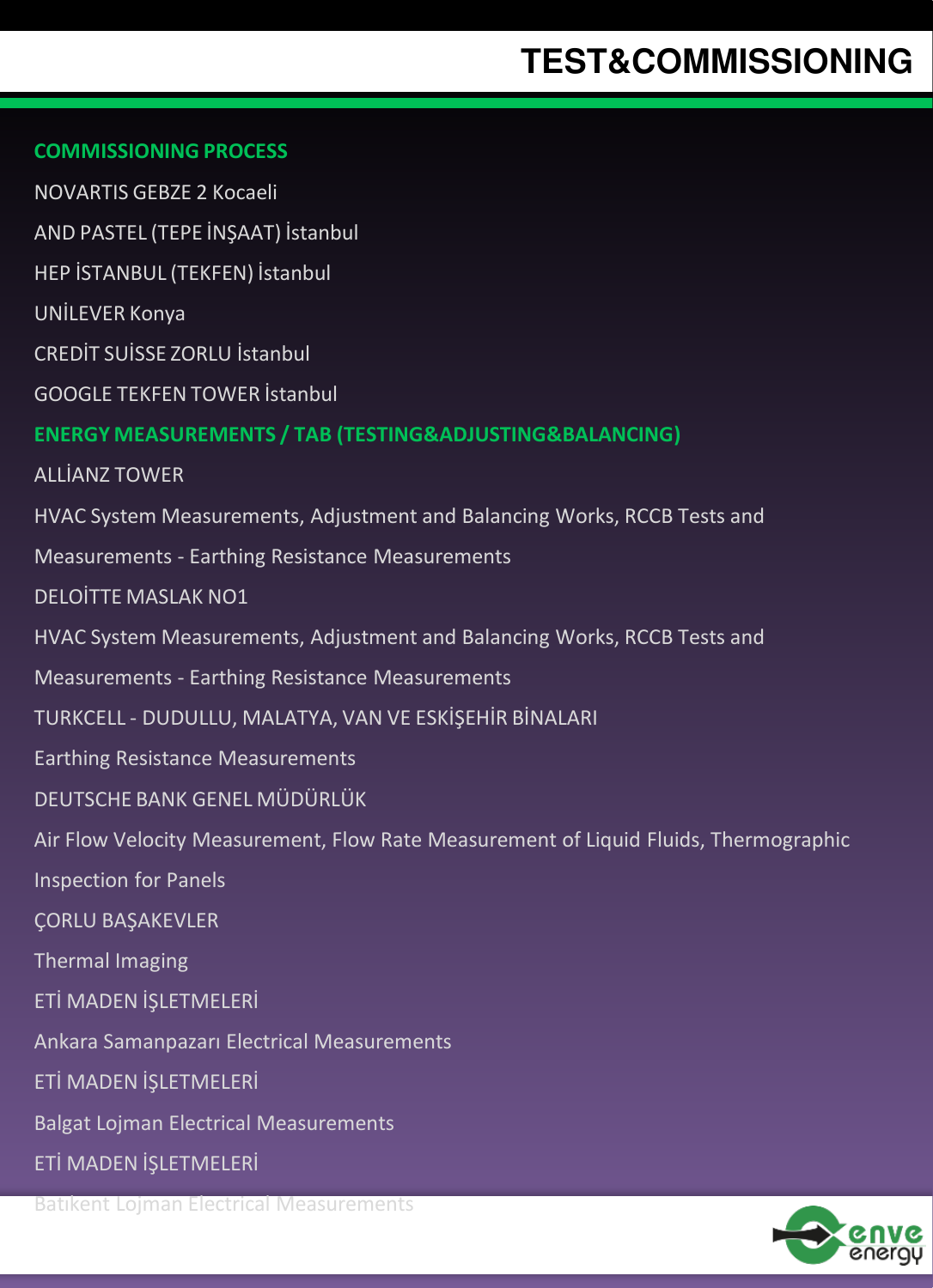| <b>ENERGY MEASUREMENTS / TAB (TESTING&amp;ADJUSTING&amp;BALANCING)</b>       |
|------------------------------------------------------------------------------|
| ETİ MADEN İŞLETMELERİ                                                        |
| <b>Esat Lojman Electrical Measurements</b>                                   |
| ETİ MADEN İŞLETMELERİ                                                        |
| İstanbul Yolu Hizmet Electrical Measurements                                 |
| ETİ MADEN İŞLETMELERİ                                                        |
| İzmir Misafirhane Electrical Measurements                                    |
| ETİ MADEN İŞLETMELERİ                                                        |
| Konutkent Lojman Electrical Measurements                                     |
| ETİ MADEN İSLETMELERİ                                                        |
| Oran Lojman Electrical Measurements                                          |
| COCA COLA OFÍS KATLARI / BUYAKA                                              |
| <b>RCCB Tests</b>                                                            |
| APPLE GENEL MÜDÜRLÜK / İSTANBUL                                              |
| <b>HVAC Measurements</b>                                                     |
| MAERSK GENEL MÜDÜRLÜK / İstanbul                                             |
| RCCB Tests and Measurements - Earthing Resistance Measurements               |
| DELOİTTE / İstanbul                                                          |
| RCCB Tests and Measurements - Loop Impedance Measurements                    |
| NİDA KULE DEDEOĞLU / İstanbul                                                |
| HVAC Measurements, RCCB Tests and Measurements - Loop Impedance Measurements |
| <b>PROPLAN / İstanbul</b>                                                    |
| HVAC Measurements, RCCB Tests and Measurements - Loop Impedance Measurements |
| <b>MSD</b>                                                                   |
|                                                                              |

RCCB Tests and Measurements – Loop Impedance Measurements

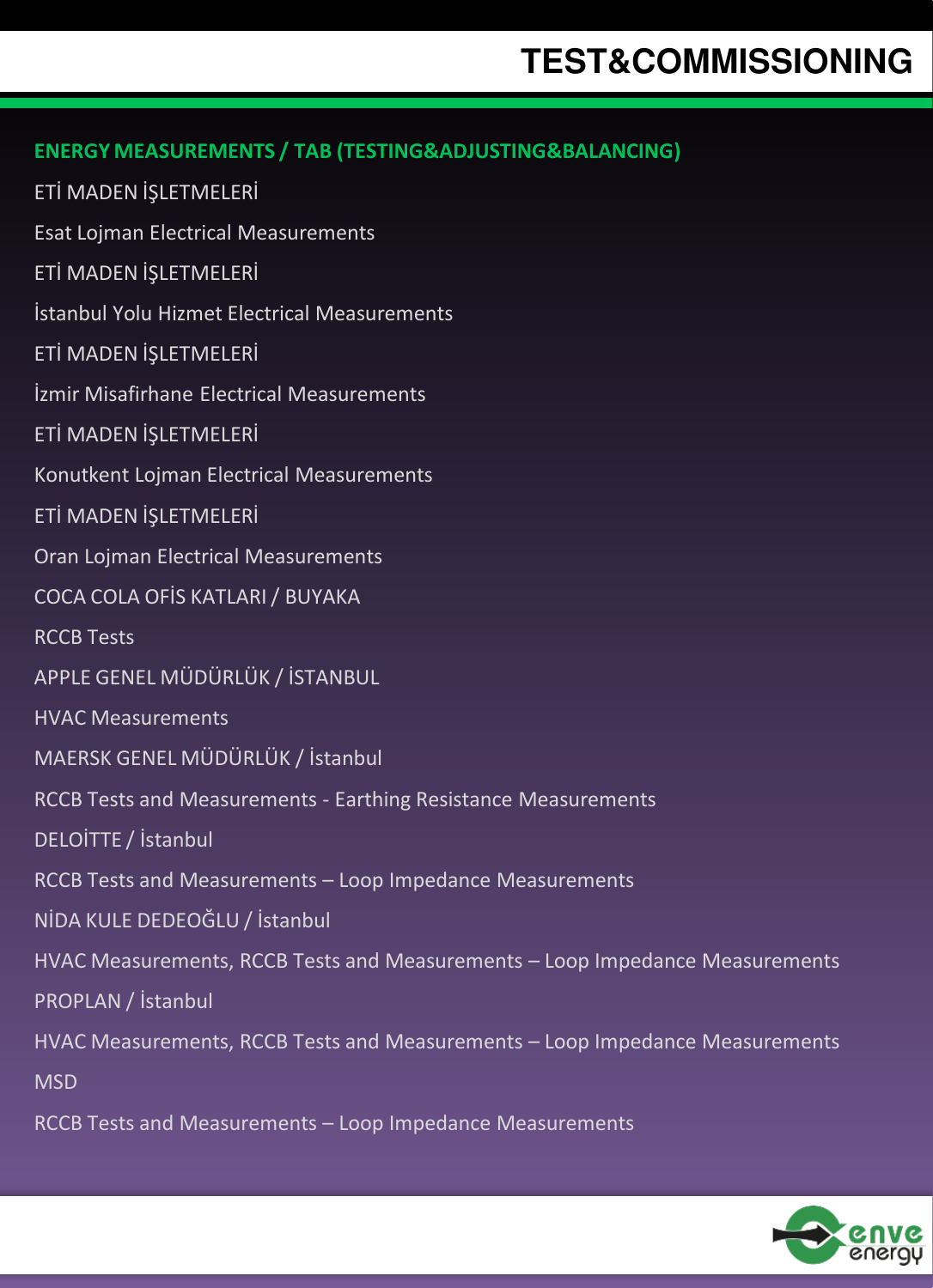#### **ENERGY MEASUREMENTS / TAB (TESTING&ADJUSTING&BALANCING)**

GRUOPM / İstanbul

HVAC Measurements – Thermographic Inspection for Panels

COCA-COLA / İstanbul

RCCB Tests and Measurements

TRAKYA ELEKTRİK AŞ. / Tekirdağ

Thermographic Inspection for Panels

EXXON MOBİL-ENPLAST / Gebze - Kocaeli

Power Measurements

EXXON MOBİL-TEKKAN PLASTİK / Gebze – Kocaeli

Power Measurements

EXXON MOBİL – PAKPEN / Konya

Power Measurements

VATAN KABLO / İstanbul

Tranformator Measurements

CAN ENERJİ – NORDEX

Metristepe RES Şalt Sahası Thermographic Inspection

**BORUSAN** 

Thermographic Inspection for Panels

ALABALIK 1 HES PROJESİ DEBİ ÖLÇÜMÜ / Erzurum

Flow Measurement of Liquid Fluids Using Ultrasonic Method

ALABALIK 2 HES PROJESİ DEBİ ÖLÇÜMÜ / Erzurum

Flow Measurement of Liquid Fluids Using Ultrasonic Method

COVIDIEN SAĞLIK A.Ş.

Earthing Measurements

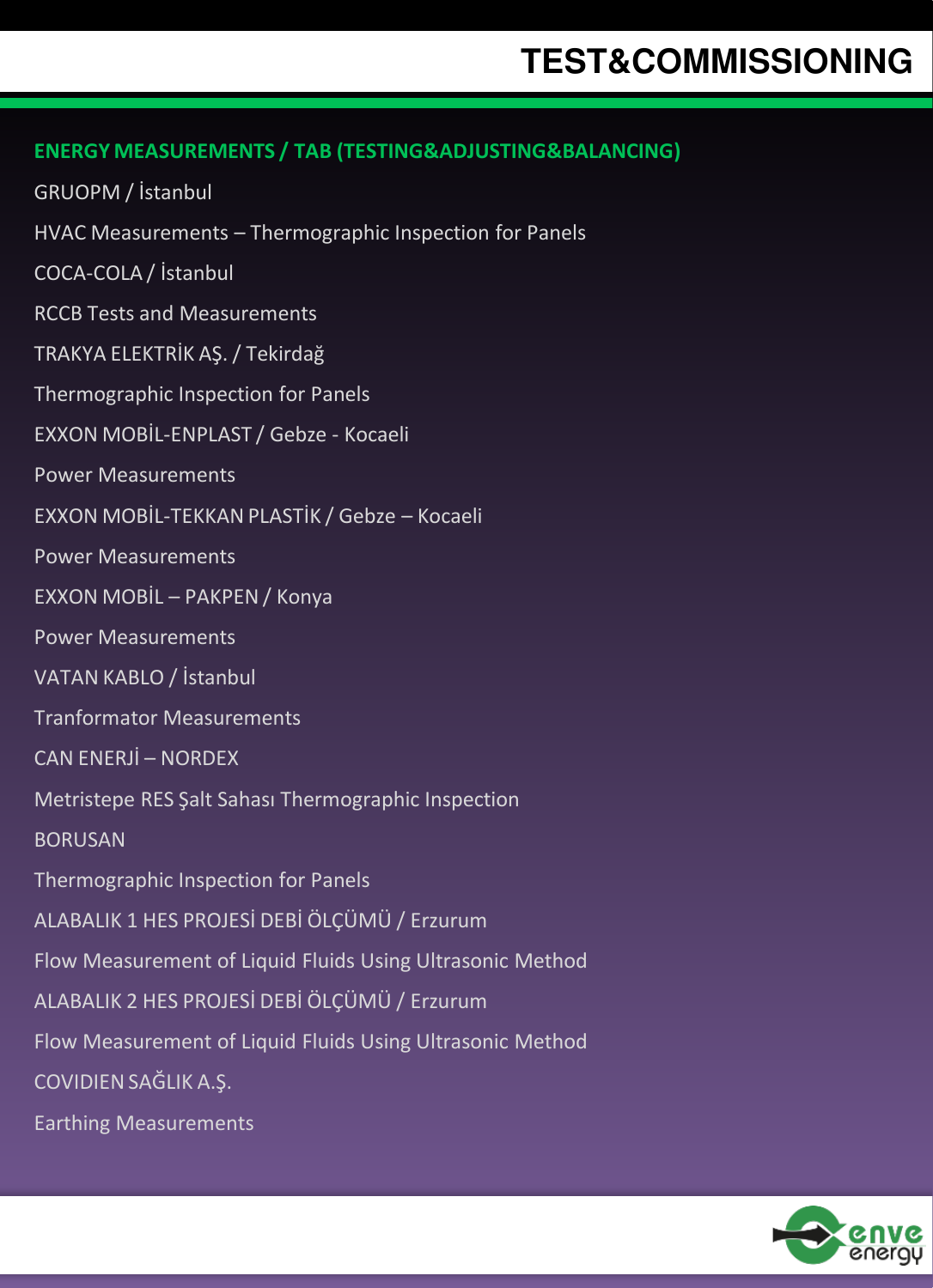#### **ENERGY MEASUREMENTS / TAB (TESTING&ADJUSTING&BALANCING)**

METLIFE

RCCB Tests and Measurements – Loop Impedance Measurements

ALLEN OVERY

RCCB Tests and Measurements – Loop Impedance Measurements